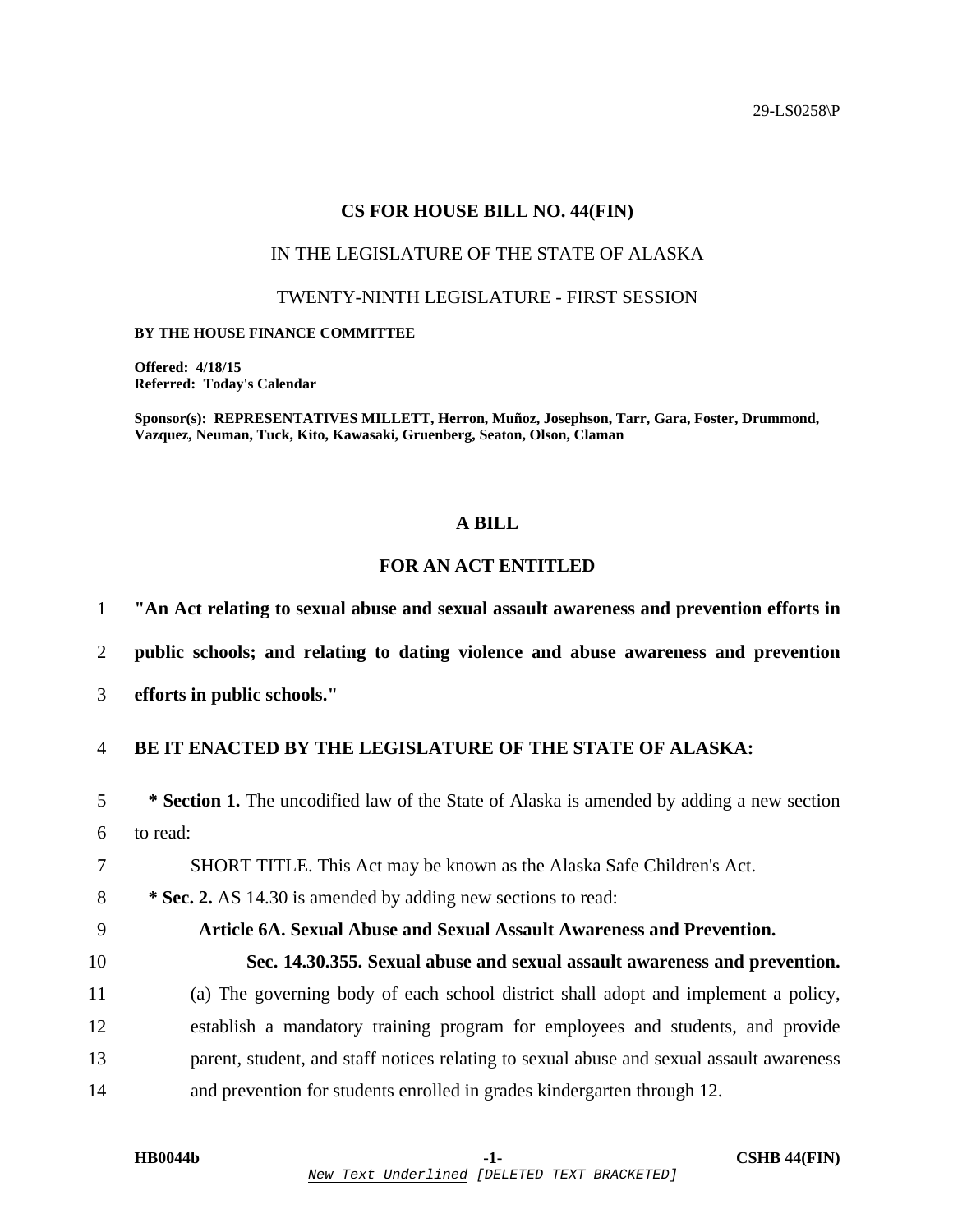| $\mathbf{1}$   | (b) The policy, training, and notices under this section must include                      |
|----------------|--------------------------------------------------------------------------------------------|
| $\overline{2}$ | (1) age-appropriate information;                                                           |
| 3              | (2) warning signs of sexual abuse of a child;                                              |
| $\overline{4}$ | (3) referral and resource information;                                                     |
| 5              | (4) available student counseling and educational support;                                  |
| 6              | (5) methods for increasing teacher, student, and parent awareness of                       |
| 7              | issues regarding sexual abuse of children;                                                 |
| 8              | (6) actions that a child may take to prevent and report sexual abuse or                    |
| 9              | sexual assault; and                                                                        |
| 10             | (7) a procedure allowing a student to be excused from participating in                     |
| 11             | training or from receiving notices under this section at the written request of a parent   |
| 12             | or guardian of the student, or of the student if the student is emancipated or 18 years of |
| 13             | age or older.                                                                              |
| 14             | (c) In this section, "school district" has the meaning given in AS 14.30.350.              |
| 15             | Sec. 14.30.356. Dating violence and abuse policy, training, awareness,                     |
| 16             | prevention, and notices. (a) The governing body of each school district shall adopt        |
| 17             | and implement a policy, establish a mandatory training program for employees and           |
| 18             | students, and provide parent, student, and staff notices relating to dating violence and   |
| 19             | abuse in grades seven through 12. The training program shall emphasize prevention          |
| 20             | and awareness.                                                                             |
| 21             | (b) The policy, training, notices, and instruction shall include                           |
| 22             | (1) age-appropriate information;                                                           |
| 23             | (2) information explaining that "dating violence and abuse" means a                        |
| 24             | pattern of behavior in which one person threatens to use, or actually uses, physical,      |
| 25             | sexual, verbal, emotional, or psychological abuse to control the person's dating           |
| 26             | partner;                                                                                   |
| 27             | (3) the warning signs of dating violence and abusive behavior;                             |
| 28             | (4) characteristics of healthy relationships;                                              |
| 29             | (5) measures to prevent and stop dating violence and abuse;                                |
| 30             | community resources available to victims of dating violence and<br>(6)                     |
| 31             | abuse; and                                                                                 |
|                |                                                                                            |